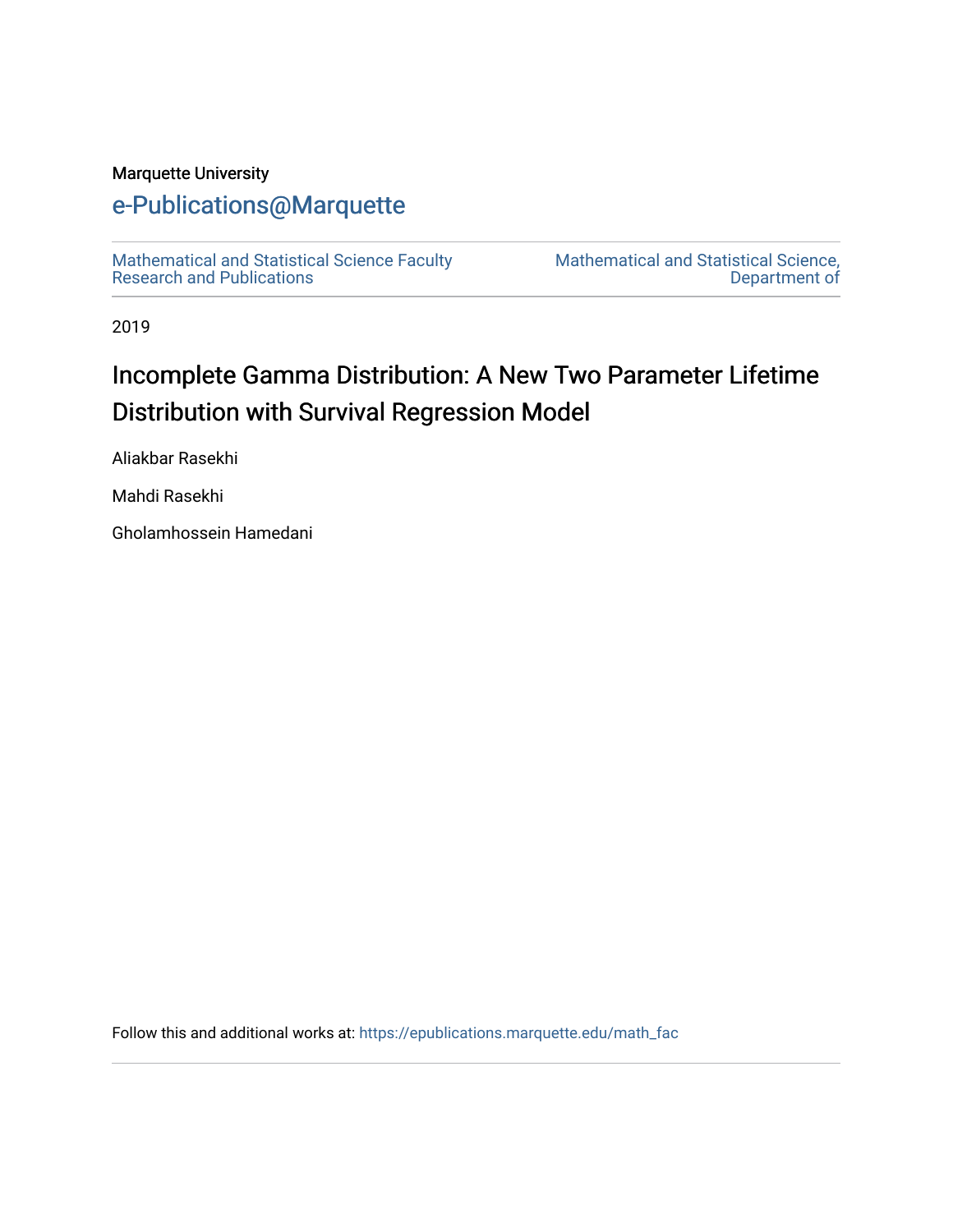### INCOMPLETE GAMMA DISTRIBUTION: A NEW TWO PARAMETER LIFETIME DISTRIBUTION WITH SURVIVAL REGRESSION MODEL

Aliakbar Rasekhi<sup>1</sup>, Mahdi Rasekhi<sup>2</sup>, G.G. Hamedani<sup>3</sup>

We introduce a new two parameter lifetime distribution constructed via incomplete gamma function which includes exponential distribution as a limiting case. This distribution is more flexible than most of the two parameter extended exponential distributions. Various statistical properties such as moments, moment generating function and certain useful characterizations based on the ratio of two truncated moments are presented. Maximum likelihood estimation method is used for estimating parameters of this distribution and a survival regression model based on the proposed distribution is presented for fitting breast cancer data set.

Keywords: Incomplete gamma function, Accelerated failure time regression model, Characterizations, Limiting distribution. MSC2010: 60E05, 62N01.

#### 1. Introduction

In recent decades, several new distributions have been introduced based on the exponential distribution, which is a widely used distribution in many survival analysis problems. The main goal of this paper is to propose a two parameter lifetime distribution which includes exponential distribution and can accommodate practical applications where the underlying hazard functions have non-constant monotone shapes. In some real data applications, the exponential distribution does not provide a reasonable parametric fit, thus some researchers extend exponential distribution by adding one or more parameters e.g., [10], [12] and [3], among others.

In what follows, we use exponential integral, which is closely related to the incomplete gamma function, to introduce our distribution.

Generally,

$$
E_k(\lambda) = \int_1^\infty t^{-k} e^{-\lambda t} dt = \lambda^{k-1} \int_\lambda^\infty u^{-k} e^{-u} du = \lambda^{k-1} \Gamma(1 - k, \lambda),\tag{1}
$$

<sup>1</sup>Department of Biostatistics, Faculty of Medical Sciences, Tarbiat Modares University, Tehran, Iran, e-mail: rasekhi@modares.ac.ir (Corresponding author)

<sup>2</sup>Department of Statistics, Faculty of Mathematical Sciences and Statistics, Malayer University, Malayer, Iran

<sup>3</sup>Department of Mathematics, Statistics and Computer Science, Marquette University, Milwaukee, WI, USA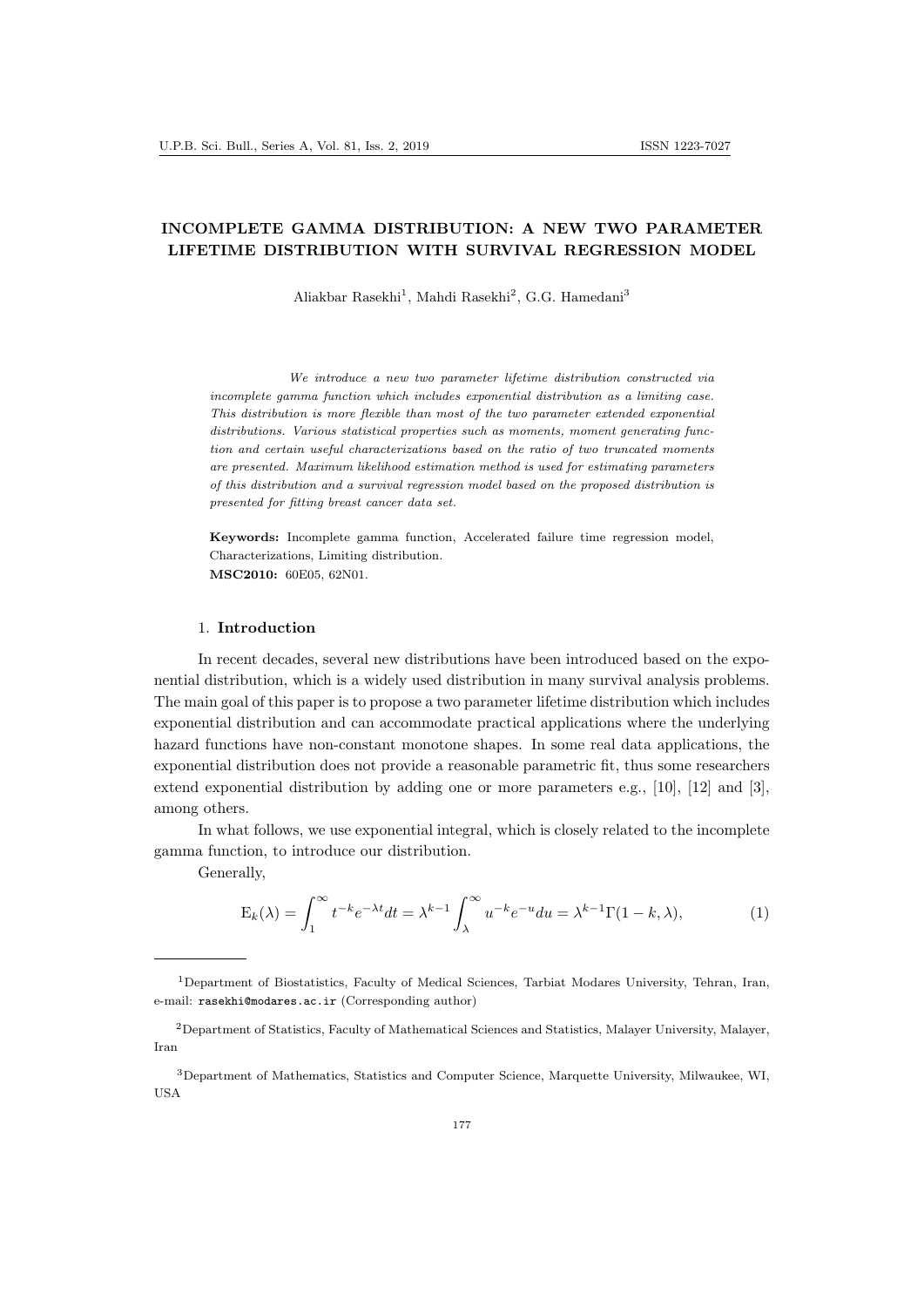where  $k = 0, 1, 2, \ldots$  and  $\lambda > 0$ ; see [1]. We need  $\Gamma_0(\lambda)$  function for normalizing constant of the proposed distribution and it is obtained by setting  $k = 1$  in (1), i.e.

$$
E_1(\lambda) = \int_{\lambda}^{\infty} u^{-1} e^{-u} du = \Gamma(0, \lambda) \equiv \Gamma_0(\lambda).
$$

Another result of this paper is the introduction of a new survival regression model. In the last decades, many survival regression models were studied by many researchers, for example: [14], [5], [16], [2] etc. The main distributions of these regression models, however, have more than two parameters and only a few survival regression models exist based on two parameter lifetime distribution. The Weibull regression model is a well known and powerful regression model in survival analysis (see [11]) depending on two parameters distribution. In this paper, we present another survival regression model that is based on a new two parameters distribution. We show that our proposed regression model is a better fit than the Weibull regression model for some real data sets.

#### 2. The incomplete gamma distribution

In this section, first we introduce incomplete gamma (ING) distribution and derive some of its properties.

**Definition 2.1.** A random variable  $X$  has a standard incomplete gamma distribution, if its pdf is given by

$$
f(x) = \frac{1}{e \Gamma_0(1)} \log(x+1) e^{-x}, \quad x > 0.
$$
 (2)

By adding a shape  $(c)$  and scale  $(b)$  parameters to  $(2)$ , the two parameters ING pdf is presented as

$$
f(x|c, b) = \frac{1}{[c + e^{e^c} \Gamma_0(e^c)]b} \log\left(\frac{x}{b} + e^c\right) e^{-\frac{x}{b}}, \quad x > 0, c \ge 0, b > 0.
$$
 (3)

The random variable X with pdf (3) is denoted by  $X \sim \text{ING}(c, b)$ .

Now, we prove that (2) and (3) are proper probability density functions. Using a change of variables, we have

$$
\int_0^\infty \log(x+1)e^{-x}dx = e\,\Gamma_0(1),
$$

thus the pdf of the standard version is (2). More generally, for  $c \geq 0$ ,

$$
\int_0^{\infty} \log(x + e^c) e^{-x} dx = c + e^{e^c} \Gamma_0(e^c),
$$

and thus, we can write

$$
f(x|c) = \frac{1}{c + e^{e^c} \Gamma_0(e^c)} \log (x + e^c) e^{-x}, \quad x > 0, c \ge 0.
$$
 (4)

From (4) and the scale family of densities  $\frac{1}{b} f(\frac{x}{b})$  for  $b > 0$ , the pdf with shape and scale parameters is obtained (3).

Figure 1 shows the effect of both parameters on the shape of the pdf. This pdf can model unimodal and decreasing data sets. If  $1 < e^c < LW(1)^{-1} = 1.7632$ , then we have a positive mode given by

$$
x_m = b(\text{LW}(1)^{-1} - e^c),
$$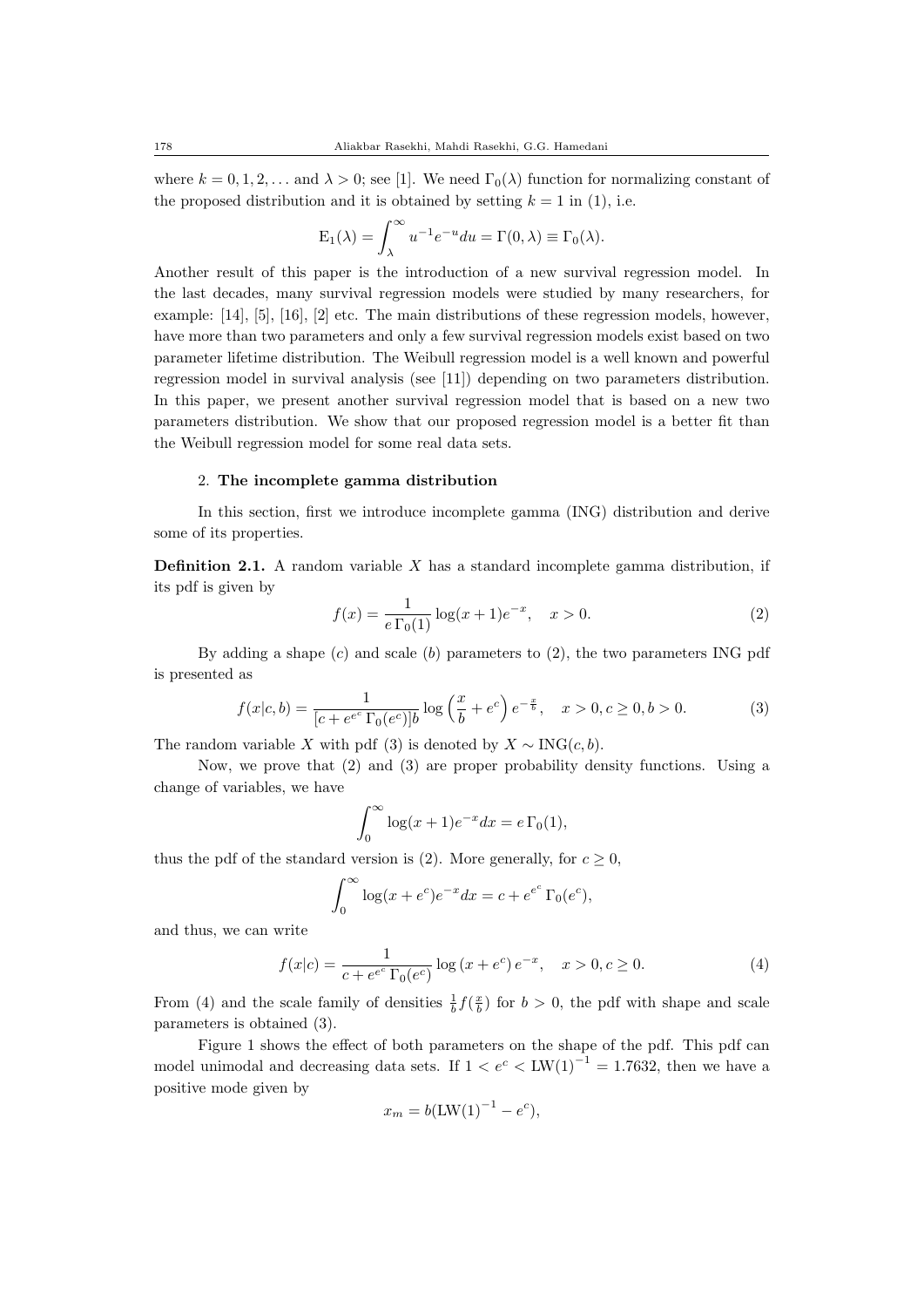where LW(x) =  $\sum_{n=1}^{\infty} \frac{(-n)^{n-1}}{n!}$  $\frac{x^{n-1}}{n!}x^n$  is Lambert function; otherwise the mode is  $x_m = 0$ . An interesting property is that at  $x = 0$ ,

$$
f(0|c, b) = [b (1 + c^{-1} e \Gamma_0(e^c))]^{-1}
$$

and so this distribution moves continuously across the vertical axis and can take each value in  $[0,b^{-1})$  (Figure 1), whereas at  $x=0$ , the density of Gamma  $(x^{a-1}e^{-x/b}/[b^a\Gamma(a)])$ , takes zero (if  $a > 1$ ),  $b^{-1}$  (if  $a = 1$ ) or infinity (if  $a < 1$ ).



Figure 1. Density with different shape values and scale 1 (left), different scale values and shape 0.1 (right).

The cumulative distribution function (cdf) is

$$
F(x) = 1 - \frac{1}{c + e^{e^c} \Gamma_0(e^c)} \left[ e^{e^c} \Gamma_0(\frac{x}{b} + e^c) + \log(\frac{x}{b} + e^c) e^{-\frac{x}{b}} \right], \quad x \ge 0.
$$
 (5)

As  $c \to \infty$ , we have  $X \stackrel{D}{\to} E(b)$ , since  $\lim_{c \to \infty} f(x|c, b) = \frac{1}{b} e^{-x/b}$ . If  $A(c) = [c + e^{c^c} \Gamma_0(e^c)]^{-1}$ , then the first four moments are:

$$
E(X) = bA(c)[c + (1 - e^c)e^{e^c}\Gamma_0(e^c) + 1],
$$
  
\n
$$
E(X^2) = b^2A(c)[2c + (2 - 2e^c + e^{2c})e^{e^c}\Gamma_0(e^c) + 3 - e^c],
$$
  
\n
$$
E(X^3) = b^3A(c)[6c + (6 - 6e^c + 3e^{2c} - e^{3c})e^{e^c}\Gamma_0(e^c) + 11 - 4e^c + e^{2c}],
$$

and

$$
E(X^{4}) = b^{4}A(c)[23c + (23 - 24e^{c} + 12e^{2c} - 4e^{3c} + e^{4c})e^{e^{c}}\Gamma_{0}(e^{c}) + 50 - 18e^{c} + 5e^{2c} - e^{3c}],
$$

respectively. The mean and variance are increasing when  $c$  decreases and  $b$  increases and the skewness and kurtosis are increasing when  $c$  increases. After some calculations, the moment generating function is

$$
M(t) = \frac{c + \Gamma_0[e^c(1 - bt)]e^{e^c(1 - bt)}}{[c + e^{e^c}\Gamma_0(1)](1 - bt)}, \quad t < \frac{1}{b}.
$$

#### 3. Characterizations

This section deals with the characterizations of the ING distribution based on the ratio of two truncated moments. Note that our characterizations can be employed also when the cdf does not have a closed form. We would also like to mention that due to the nature of ING distribution, our characterizations may be the only possible ones. Our first characterization employs a theorem due to [7], see Theorem 1 of Appendix A. The result, however, holds also when the interval  $H$  is not closed, since the condition of the Theorem is on the interior of H.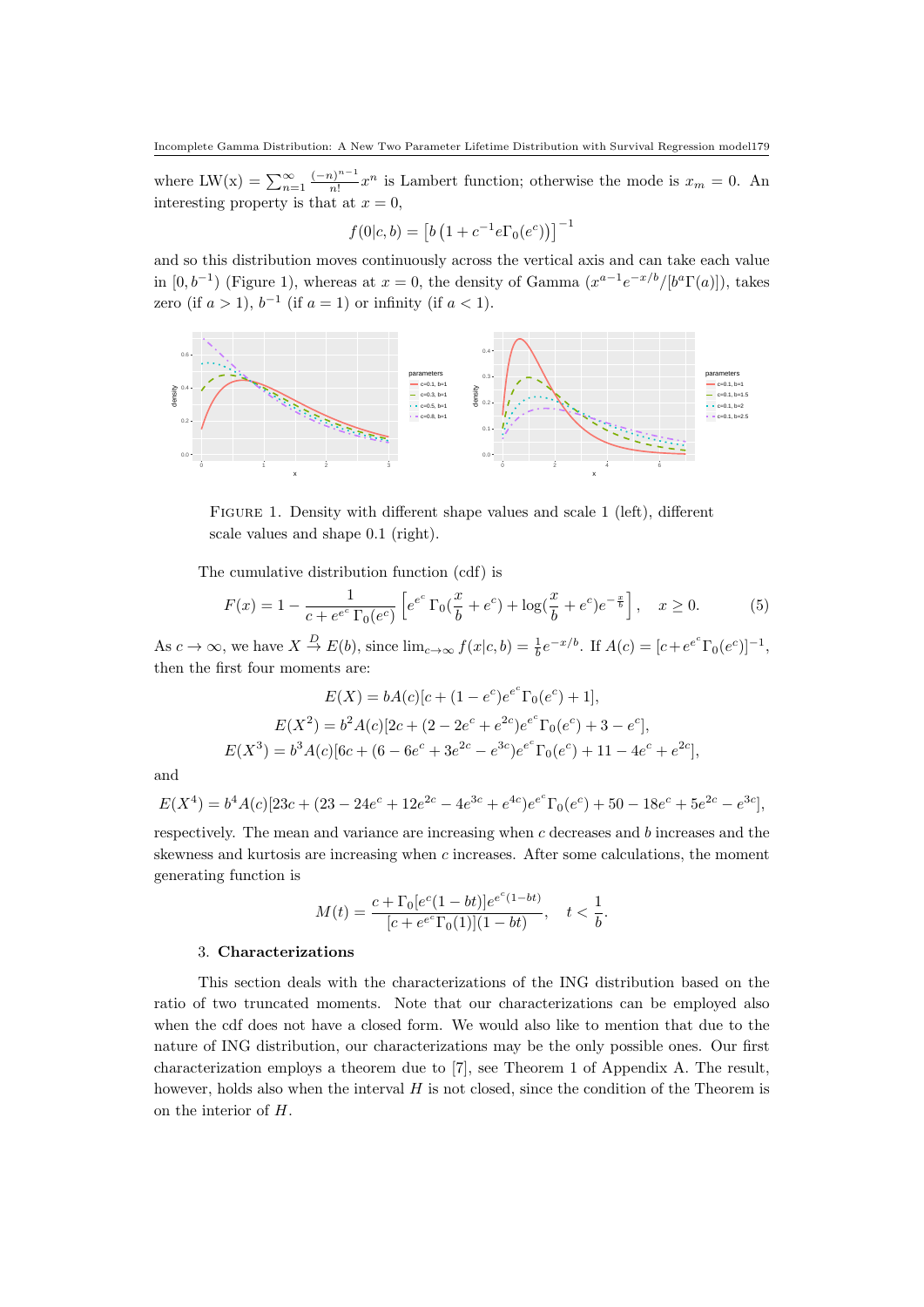**Proposition 3.1** Let  $X : \Omega \to (0, \infty)$  be a continuous random variable and let  $q_1(x) =$  $\left[\log\left(\frac{x}{b}+e^c\right)\right]^{-1}$  and  $q_2(x)=q_1(x)e^{-\frac{x}{b}}$  for  $x>0$ . The random variable X has pdf (3) if and only if the function  $\eta$  defined in Theorem 1 is of the form

$$
\eta(x) = \frac{1}{2}e^{-\frac{x}{b}}, \quad x > 0.
$$

**Proof.** Suppose the random variable X has pdf  $(3)$ , then

$$
(1 - F(x)) E [q_1(X) | X \ge x] = \frac{1}{c + e^{e^c} \Gamma_0 (e^c)} e^{-\frac{x}{b}}, \quad x > 0,
$$

and

$$
(1 - F(x)) E [q_2(X) | X \ge x] = \frac{1}{2 [c + e^{e^c} \Gamma_0 (e^c)]} e^{-\frac{2x}{b}}, \quad x > 0.
$$

Further,

$$
\eta(x) q_1(x) - q_2(x) = -\frac{q_1(x)}{2} e^{-\frac{x}{b}} < 0 , \text{ for } x > 0.
$$

Conversely, if  $\eta$  is of the above form, then

$$
s'(x) = \frac{\eta'(x) q_1(x)}{\eta(x) q_1(x) - q_2(x)} = \frac{1}{b}, \quad x > 0,
$$

and consequently  $s(x) = x/b$  for  $x > 0$ .

Now, according to Theorem 1,  $X$  has density (3).

Corollary 3.1 Let  $X : \Omega \to (0, \infty)$  be a continuous random variable and let  $q_1(x)$  be as in Proposition 3.1 The random variable  $X$  has pdf (3) if and only if there exist functions  $q_2$ and  $\eta$  defined in Theorem 1 satisfying the following differential equation

$$
\frac{\eta'(x) q_1(x)}{\eta(x) q_1(x) - q_2(x)} = \frac{1}{b}, \quad x > 0.
$$

Corollary 3.2 The general solution of the differential equation in Corollary 3.1 is

$$
\eta(x) = e^{\frac{x}{b}} \left[ - \int \frac{1}{b} e^{-\frac{x}{b}} (q_1(x))^{-1} q_2(x) dx + D \right],
$$

where  $D$  is a constant. We like to point out that one set of functions satisfying the above differential equation is given in Proposition 3.1 with  $D = 0$ . Clearly, there are other triplets  $(q_1, q_2, \eta)$  which satisfy conditions of Theorem 1.

#### 4. Estimation

Let  $x_1, \ldots, x_n$  be n observed values of a random sample from the ING(c, b) distribution and  $\theta = (c, b)^T$ . The log-likelihood function is given by

$$
\ell(\theta) = -n \log \left( \left[ c + e^{e^c} \Gamma_0(e^c) \right] b \right) + \sum_{i=1}^n \log \left( \log \left( \frac{x_i}{b} + e^c \right) \right) - \sum_{i=1}^n \frac{x_i}{b}
$$

and so the maximum likelihood estimations (MLEs) of the parameters,  $\hat{\theta}$ , are obtained by solving the the following nonlinear equations simultaneously,

$$
\frac{d\ell(\theta)}{dc} = n \frac{e^{c+e^c} \Gamma_0(e^c)}{c+e^{e^c} \Gamma_0(e^c)} - \sum_{i=1}^n \frac{e^c}{\left(\frac{x_i}{b}+e^c\right) \log\left(\frac{x_i}{b}+e^c\right)} = 0,
$$

$$
\frac{d\ell(\theta)}{db} = n + \sum_{i=1}^n \frac{x_i}{b\left(\frac{x_i}{b}+e^c\right) \log\left(\frac{x_i}{b}+e^c\right)} - \sum_{i=1}^n \frac{x_i}{b} = 0.
$$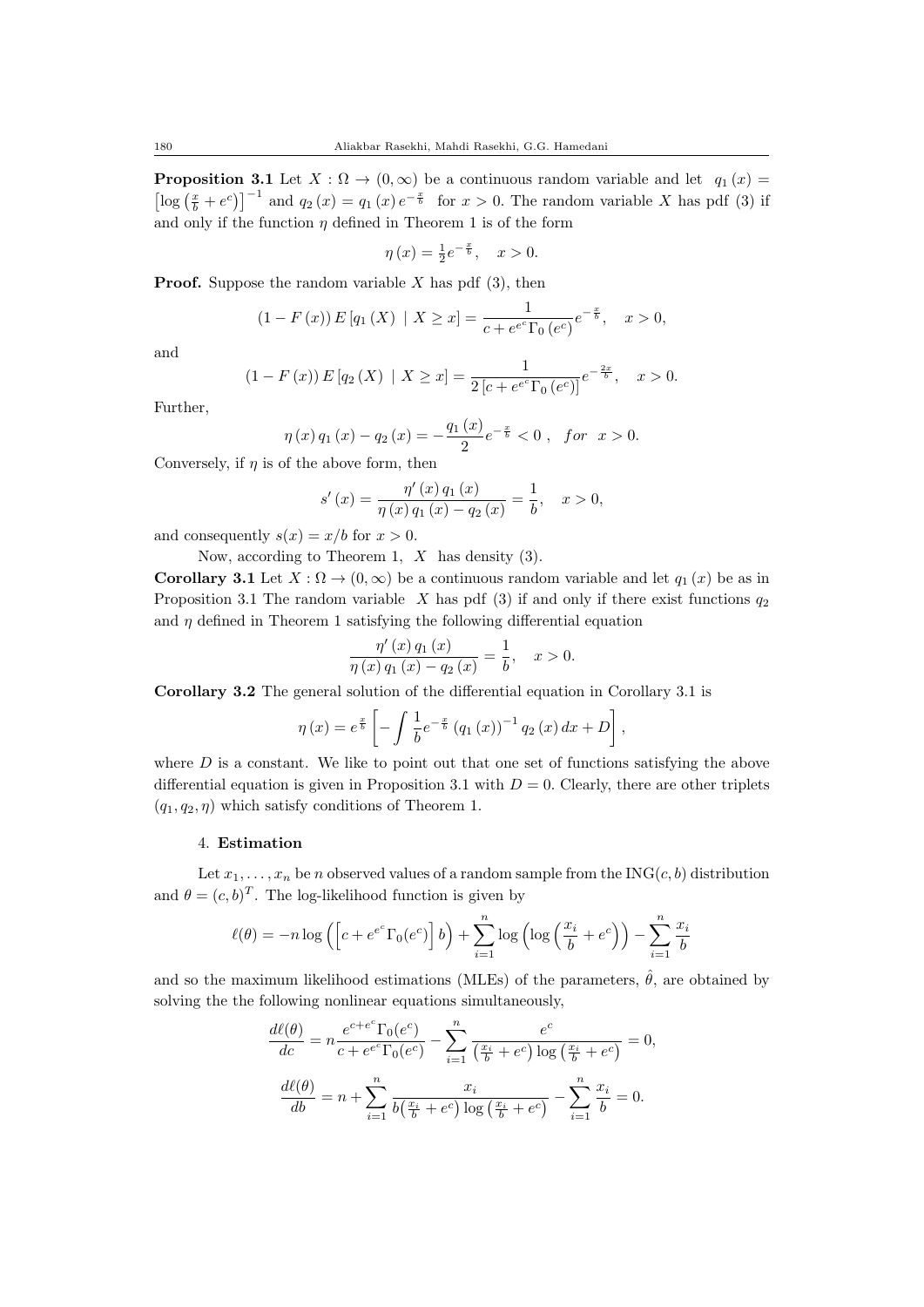This work can be performed by a numerical method such as the Newton-Raphson type procedure. Under standard regularity conditions when  $n \to \infty$ , the distribution of  $\hat{\theta}$  can be approximated by a bivariate normal distribution,  $N(\mathbf{0}, J(\hat{\theta})^{-1})$ , where  $J(\theta) = \{\frac{\partial^2 \ell}{\partial r \partial s}\}$ for  $r, s = c, b$  and  $J(\hat{\theta})$  is the observed information matrix evaluated at  $\hat{\theta}$ . In practice, e.g. for interval estimation of the parameters, the observed information matrix can be obtained by Hessian option in optim function of R statistical program. Our simulations show that this procedure works well and we applied it to the real data sets in [8] and the second real data set in [3]. The results show that ING is better than some other two parameter generalizations of the exponential distribution (exponential geometric, exponential Poisson and complementary exponential geometric distributions) based on the AIC criterion.

#### 5. Application in survival analysis

As an application in survival analysis, we consider a data set analyzed in [15] which is  $n = 686$  patients with primary node positive breast cancer. This data set is available in the package flexsurv of R software under the name bc; see [11]. The variables are time of death or censoring in years  $(y_i, i = 1, \ldots, n)$ , censoring  $(\delta_i = 1$  if  $y_i$  is an observed death time, or  $\delta_i = 0$  if this is censored), and prognostic group with three levels good, medium and poor. Let the first level of prognostic group (good) be reference level and  $z_{1i}$  and  $z_{2i}$  be indicators of medium and poor prognostic group respectively (that is, for  $j = 1, 2$  let  $z_{ji} = 1$ if the *i*th patient is in group  $j$  and 0 otherwise).

Suppose that survival times follow an ING distribution such that the scale parameter, but not the shape parameter, depends on the covariates. Then  $S(y|c, b(z)) = S([b(z)]^{-1}y|c, 1)$ and we have an accelerated failure time (AFT) model. In these models, the effect of the covariates is to speed or slow the passage of time. The shape may depend on the covariates through log link, that is

$$
\log b_i = \beta_0 + \beta_1 z_{1i} + \beta_2 z_{2i}, \quad i = 1, \dots, n. \tag{6}
$$

We fitted this model to the bc data and obtained the MLEs by the function flexsurvreg() in the package flexsurv. For this purpose, we used the package expint ([9]) and defined appropriate functions and supplied the ING as a custom distribution. We compared the results with the Weibull AFT model presented in [11].

Model log Shape  $\hat{\beta_0}$  $\hat{\beta}_0$   $\hat{\beta}_1$  $\hat{\beta}_1$   $\hat{\beta}_2$  $\hat{\beta}_2$  AIC Weibull 0.3218 (0.04841) 2.4356 (0.1114) −0.6136 (0.1269) −1.2122 (0.1256) 1631.9  $\vert$  < .0001]  $\vert$  < .0001]  $\vert$  < .0001] ING −8.3547 (8.5769) 1.7758 (0.0878) −0.5746 (0.1098) −1.1709 (0.1051) 1618.7  $\vert < .0001 \vert$   $\vert < .0001 \vert$   $\vert < .0001 \vert$ 

Table 1. Comparison of Weibull and ING models. The parentheses denote standard errors and brackets show p-values.

The resutls are in Table 1 which compares these two models and based on the AIC criterion, the ING shows better fit than Weibull. Figure 2 shows the survival times of three prognostic group fitted by these two models and also Kaplan-Meier estimate of the survival function. Based on ING model, the scale parameter of reference group (good) is estimated as  $e^{\hat{\beta}_0} = 5.91$ , while for medium and poor groups this scale reduces to  $5.91 e^{\hat{\beta}_1} = 3.32$  and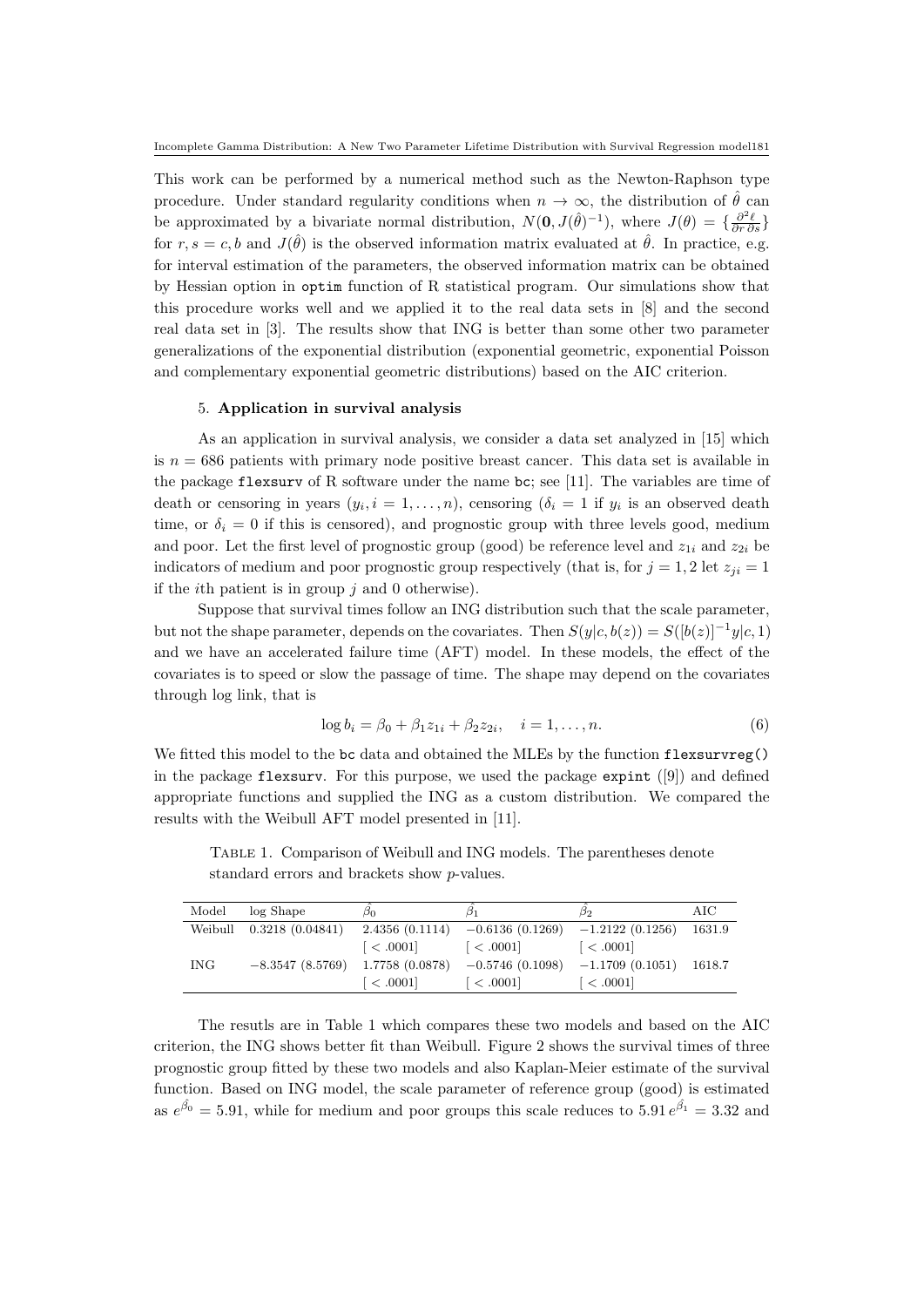

Figure 2. Survival by prognostic group from the data: Fitted from Weibull and ING models and Kaplan-Meier estimates.

 $5.91 e^{\hat{\beta}_2} = 1.83$ , which means the expected survival time of these two groups reduces  $44\%$ and 69% with respect to good group, respectively.

#### **REFERENCES**

- [1] Abramowitz, M., Stegun, I. A., Handbook of Mathematical Functions, Dover, 1972.
- [2] Alizadeh, M., Altun, E., Cordeiro, G.M. and Rasekhi, M., The odd power cauchy family of distributions: properties, regression models and applications, Journal of statistical computation and simulation, 88 (2018), No. 4, 785-807.
- [3] Barreto-Souza, W. and Cribari-Neto, F., A Generalization of the Exponential-Poisson Distribution, (2008), (https://arxiv.org/pdf/0809.1894).
- [4] Burnham, K.P., Anderson, D.R., Model selection and multimodel inference, Springer, 2002.
- [5] Cruz, J.N.d., Ortega, E.M.M. and Cordeiro, G.M. The log-odd log-logistic Weibull regression model: modelling, estimation, influence diagnostics and residual analysis, Journal of statistical computation and simulation. 86 (2016), No. 8, 1516-1538.
- [6] Glänzel, W., A characterization theorem based on truncated moments and its application to some distribution families, Mathematical Statistics and Probability Theory (Bad Tatzmannsdorf 1986) Reidel, Dordrecht, B, (1987), 75-84.
- [7] Glänzel, W., Some consequences of a characterization theorem based on truncated moments. Statistics: A Journal of Theoretical and Applied Statistics, 21, (1990), No. 4, 613-618.
- [8] Gómez, Y.M., Bolfarine, H., Gómez, H.W., A new extension of the exponential distribution, Revista Colombiana de Estadística, 37, (2014), No. 1, 25-34.
- [9] Goulet, V. (2016). expint: Exponential Integral and Incomplete Gamma Function. R package (https://cran.r-project.org/package=expint).
- [10] Gupta, R.D., Kundu, D. Theory & methods: Generalized exponential distributions, Australian & New Zealand Journal of Statistics, 41, (1999), No. 2, 173-88.
- [11] Jackson, C. flexsurv: A Platform for Parametric Survival Modeling in R, Journal of Statistical Software, 70,(2016), No. 8, 1-33, (doi = 10.18637/jss.v070.i08).
- [12] Kus, C., A new lifetime distribution. Computational Statistics and Data Analysis, 51, (2007), 4497- 4509.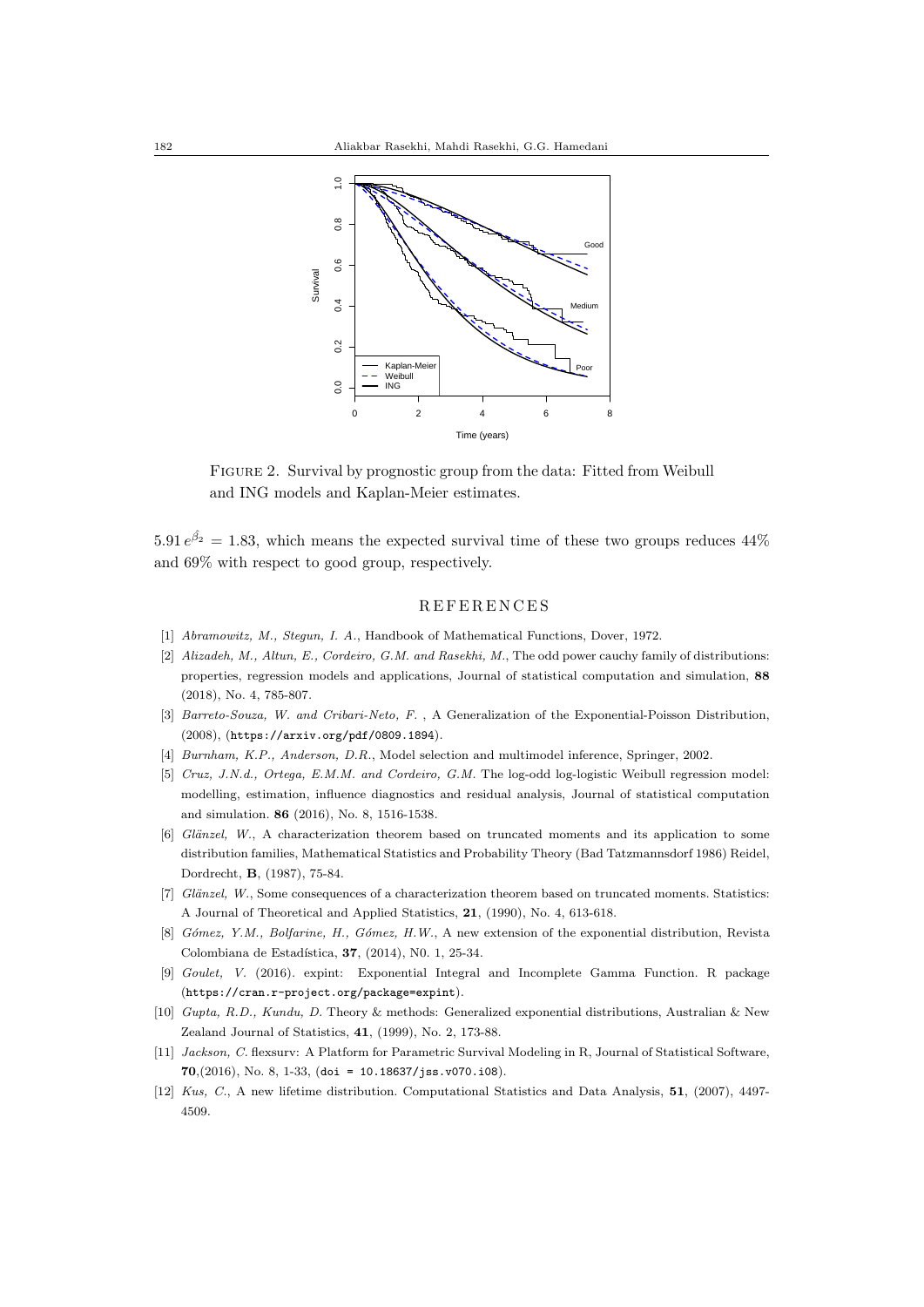- [13] Louzada, F., Roman, M. and Cancho, V.G. The complementary exponential geomet-ric distribution: Model, properties, and a comparison with its counterpart. Computational Statistics and Data Analysis, 55,(2011), 2516-2524.
- [14] Ortega, E.M.M., Cordeiro, G.M., Campelo, A.K., Kattan, M.W. and Cancho, V.G. A power series beta Weibull regression model for predicting breast carcinoma, Statistics in medicine, 34, (2015), No. 8, 1366-1388.
- [15] Royston, P. and Parmar, M., Flexible parametric proportional-hazards and proportional-odds models for censored survival data, with application to prognostic modelling and estimation of treatment effects, Statistics in Medicine, 21 (2002), No. 1, 2175-2197.
- [16] Yousof, H.M., Altun, E., Rasekhi, M., Alizadeh, M., Hamedani, G. G. and Ali, M.M., A new lifetime model with regression models, characterizations and applications, Communications in statisticssimulation and computation, (2017), 1-23.

#### Appendix A

**Theorem 1.** Let  $(\Omega, \mathcal{F}, P)$  be a given probability space and let  $H = [a, b]$  be an interval for some  $d < b$  ( $a = -\infty$ ,  $b = \infty$  might as well be allowed). Let  $X : \Omega \to H$  be a continuous random variable with the distribution function F and let  $q_1$  and  $q_2$  be two real functions defined on  $H$  such that

$$
\mathbf{E}[q_2(X) | X \ge x] = \mathbf{E}[q_1(X) | X \ge x] \eta(x), \quad x \in H,
$$

is defined with some real function  $\eta$ . Assume that  $q_1, q_2 \in C^1(H)$ ,  $\xi \in C^2(H)$  and F is twice continuously differentiable and strictly monotone function on the set  $H$ . Finally, assume that the equation  $\eta q_1 = q_2$  has no real solution in the interior of H. Then F is uniquely determined by the functions  $q_1, q_2$  and  $\eta$ , particularly

$$
F(x) = \int_{a}^{x} C \left| \frac{\eta'(u)}{\eta(u) q_1(u) - q_2(u)} \right| \exp(-s(u)) du,
$$

where the function s is a solution of the differential equation  $s' = \frac{\eta' q_1}{\eta q_1 - q_2}$  and C is the normalization constant, such that  $\int_H dF = 1$ .

We like to mention that this kind of characterization based on the ratio of truncated moments is stable in the sense of weak convergence (see, [7]), in particular, let us assume that there is a sequence  ${X_n}$  of random variables with distribution functions  ${F_n}$  such that the functions  $q_{1n}, q_{2n}$  and  $\eta_n$   $(n \in \mathbb{N})$  satisfy the conditions of Theorem 1 and let  $q_{1n} \to q_1, q_{2n} \to q_2$ for some continuously differentiable real functions  $q_1$  and  $q_2$ . Let, finally, X be a random variable with distribution F. Under the condition that  $q_{1n}(X)$  and  $q_{2n}(X)$  are uniformly integrable and the family  ${F_n}$  is relatively compact, the sequence  $X_n$  converges to X in distribution if and only if  $\eta_n$  converges to  $\eta$ , where

$$
\eta(x) = \frac{E\left[q_2\left(X\right)|X \ge x\right]}{E\left[q_1\left(X\right)|X \ge x\right]}.
$$

This stability theorem makes sure that the convergence of distribution functions is reflected by corresponding convergence of the functions  $q_1$ ,  $q_2$  and  $\eta$ , respectively. It guarantees, for instance, the 'convergence' of characterization of the Wald distribution to that of the Lévy-Smirnov distribution if  $\alpha \to \infty$ .

A further consequence of the stability property of Theorem 1 is the application of this theorem to special tasks in statistical practice such as the estimation of the parameters of